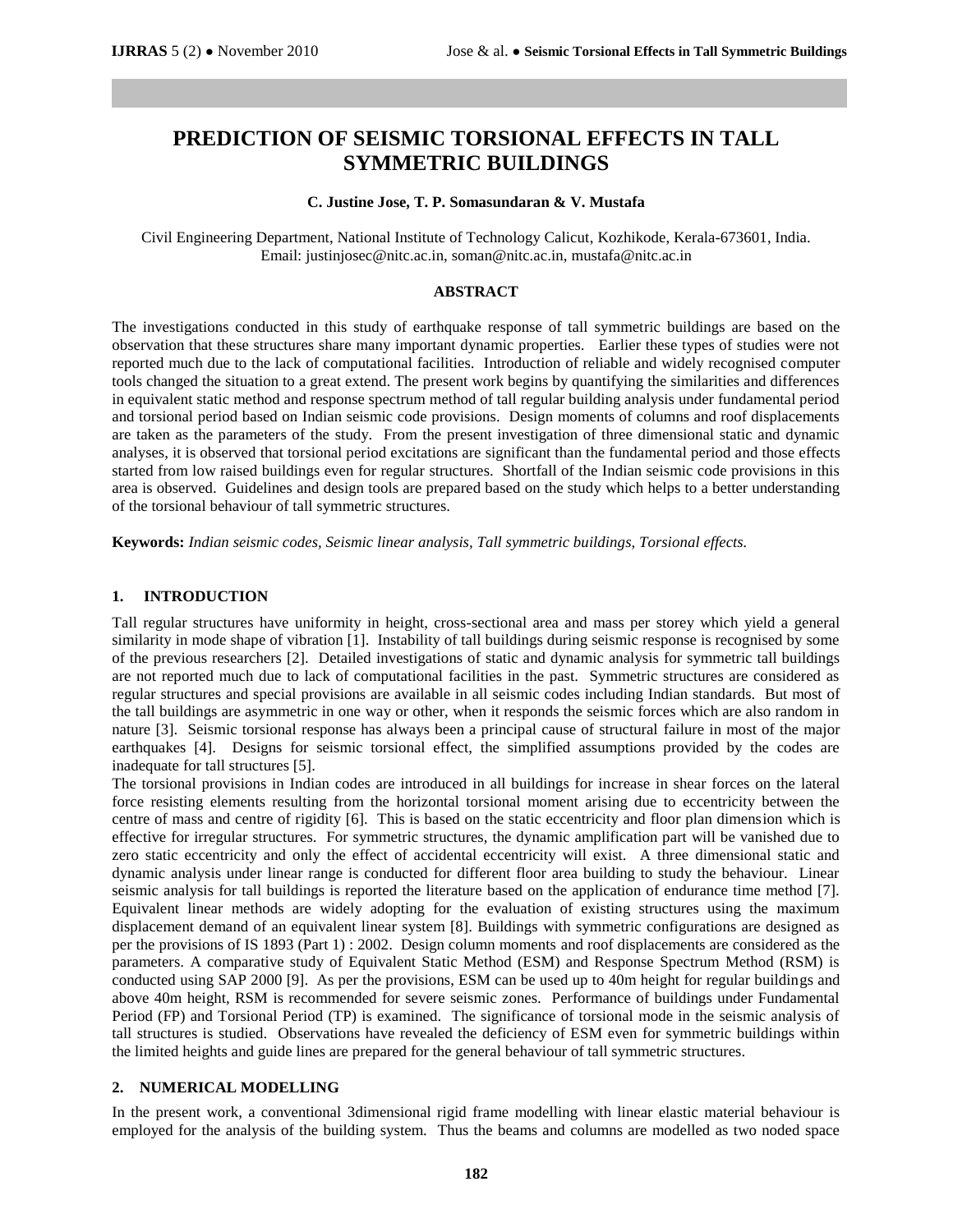frame element. The floor loads are transferred to the frame by pure membrane behaviour. Computer models are generated and analyzed in SAP 2000. The buildings considered in the present study are three dimensional reinforced column beam structures with rigid diaphragms having "m x m" bays ("m" bays in each plan direction) and "n" stories designated as mBnS. The studies span over 1B9S, 1B9S and 3B9S as shown in Fig.1. Floor heights and column spacing are taken as 3m and 5m respectively. All building models have been taken as perfectly symmetric in plan with square columns and uniform rigid diaphragms so that the centre of mass and centre of rigidity coincide. Columns are considered fixed at their base. For the seismic weight calculation, self weight of the structure and 50% of the imposed load  $(4kN/m^2)$  is considered.



*Figure 1. Nine storey regular buildings of different floor area.*

From the initial analysis on single bay building frames starting with a single storey continued up to 25 stories with one storey interval revealed that the characteristics of frames with more than 7 stories are identical to frame with 7 stories and hence detailed studies have been limited to frames up to 9 stories only.

#### **3. ANALYSIS METHODOLOGY**

Seismic analysis is carried out for the building systems discussed using the static approach - ESM and dynamic approach - RSM as proposed in IS 1893 (Part 1) : 2002 with an Importance factor I=1, Response reduction factor R=5, and Zone factor Z=0.36. The buildings are considered to be founded on medium soil (type 2). SAP 2000 version 14 is used as the computational tool in the present work. To compare the behaviour of the building frames, column moments and drift were chosen as typical parameters.

# **4. RESULTS AND DISCUSSIONS**

#### **4.1. Design Column Moments**

Under seismic behaviour, columns become critical and assume greater importance for design in accordance with the recent design philosophy of strong column weak beam concept. In the present work, detailed analysis is carried out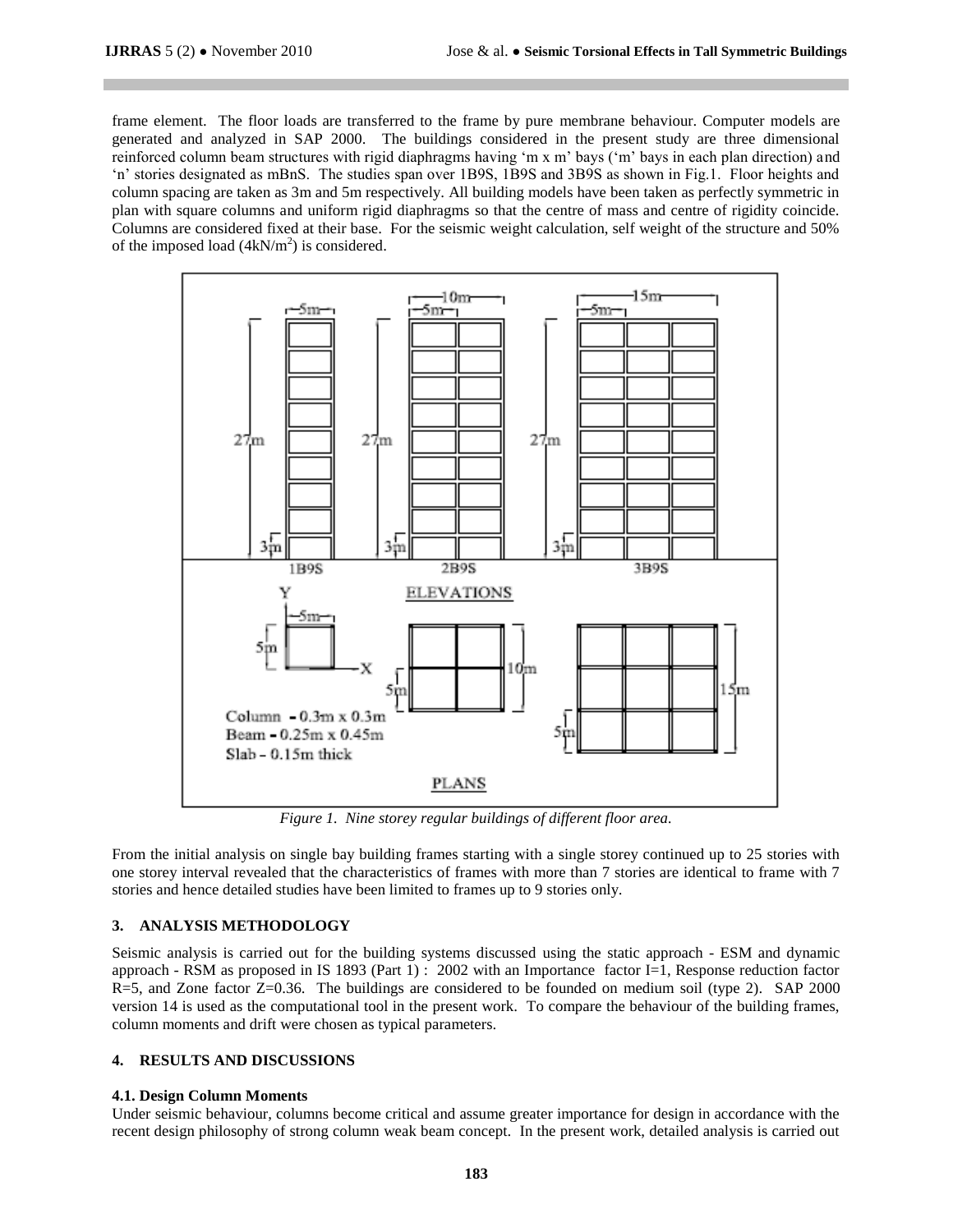to study the variation of design column moments at different floor levels under earthquake characteristics as discussed in section 3.

From Table 1, it is observed that the percentage variation of ESM and RSM column moments are varied from  $1<sup>st</sup>$  to 9<sup>th</sup> storey in a particular fashion. The maximum variation is found in the intermediate floors which are above the middle floors. However, the variation between the RSM design column moment under FP and TP was almost constant for all floors. This constant value is different for different height or floor buildings.

| Story<br>Level |            | Design column moments (kNm) |            | % Vari. RSM | $%$ Vari, FP $&$ |           |  |
|----------------|------------|-----------------------------|------------|-------------|------------------|-----------|--|
|                | FP         |                             | TP         |             | $&$ ESM          | TP        |  |
|                | <b>RSM</b> | <b>ESM</b>                  | <b>RSM</b> | <b>ESM</b>  | under TP         | under RSM |  |
| 1              | 41.42      | 41.4                        | 44.24      | 46.71       | 5.58             | 6.37      |  |
| $\overline{2}$ | 33.36      | 35.29                       | 35.63      | 39.82       | 11.76            | 6.37      |  |
| 3              | 30.51      | 34.13                       | 32.59      | 38.5        | 18.13            | 6.38      |  |
| 4              | 27.9       | 32.8                        | 29.8       | 37          | 24.16            | 6.38      |  |
| 5              | 25.46      | 31.08                       | 27.2       | 35.06       | 28.90            | 6.40      |  |
| 6              | 23.2       | 28.28                       | 24.78      | 31.9        | 28.73            | 6.38      |  |
| 7              | 20.42      | 24.14                       | 21.81      | 27.24       | 24.90            | 6.37      |  |
| 8              | 16.47      | 18.4                        | 17.59      | 20.77       | 18.08            | 6.37      |  |
| 9              | 10.06      | 10.6                        | 10.74      | 11.95       | 11.27            | 6.33      |  |

*Table 1 Comparison of design column moments of a one bay nine storey symmetric building*

Numerical experiments are carried out on 1B1S of  $TP = 0.227s$  to 1B40S of  $TP = 7.68s$ . RSM column moments under FP and TP of the first floor column moments are plotted as shown in Fig.2. The approximate time period of regular buildings can be calculated by the empirical expression of  $T=0.09h/\sqrt{d}$  as mentioned in IS [6]. For one bay symmetric structure, if this time period is less than 0.55s, the structure will not suffer any torsional mode effects. This assumption can be used to fix the height and width of symmetric tall structures in the design offices as a design tool

The structure will be highly rigid when the time period  $T<0.55s$ , and there will not be much torsional effects. Similarly when the time period T>4s, the structure will be highly flexible and roof displacement will be beyond the limit. This will lead a non linear deformation of the members which is beyond the scope of this study.



*Figure 2. RSM column moments under TP and FP of one bay symmetric buildings*

For a particular intermediate floor of any of the considered buildings, the RSM column moments are found identical. This value will be reduced in upper floors as shown in Fig.3. However, column moments at roof floors are not identical because of discontinues end. The behaviour is same in the case of ESM column moments, but the magnitudes are different.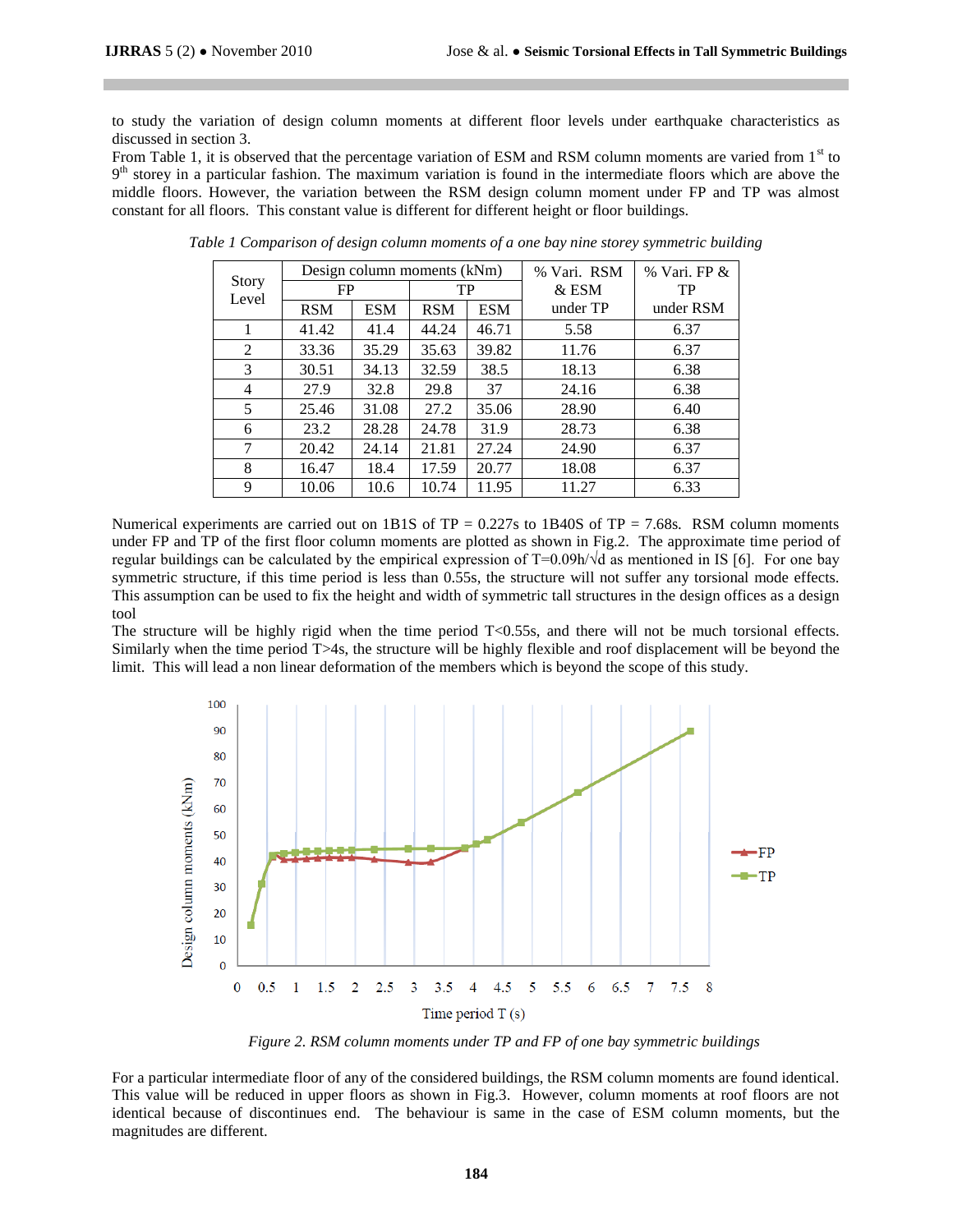

*Figure 3. RSM design column moments of intermediate floors of one bay buildings.*

The variation between RSM and ESM design column moments of a regular tall building is almost constant. This value is increased for higher floors as constants without depending the total height or number of floors of such building. This is expressed in Fig.4 which can be a useful tool for the designers in this area.



*Figure 4. Percentage variation in RSM and ESM column moments of regular tall buildings* 

The variation was found as linear for initial floors. This figure can be used to predict the dynamic properties of column moments of tall symmetric buildings. This will lead an economic analysis of symmetric tall building using static analysis only

The irregular variation between RSM and ESM column moments of the roof floors are depicted in Fig.5. This is predominant up to 1B7S buildings and after that the column moments has identical values.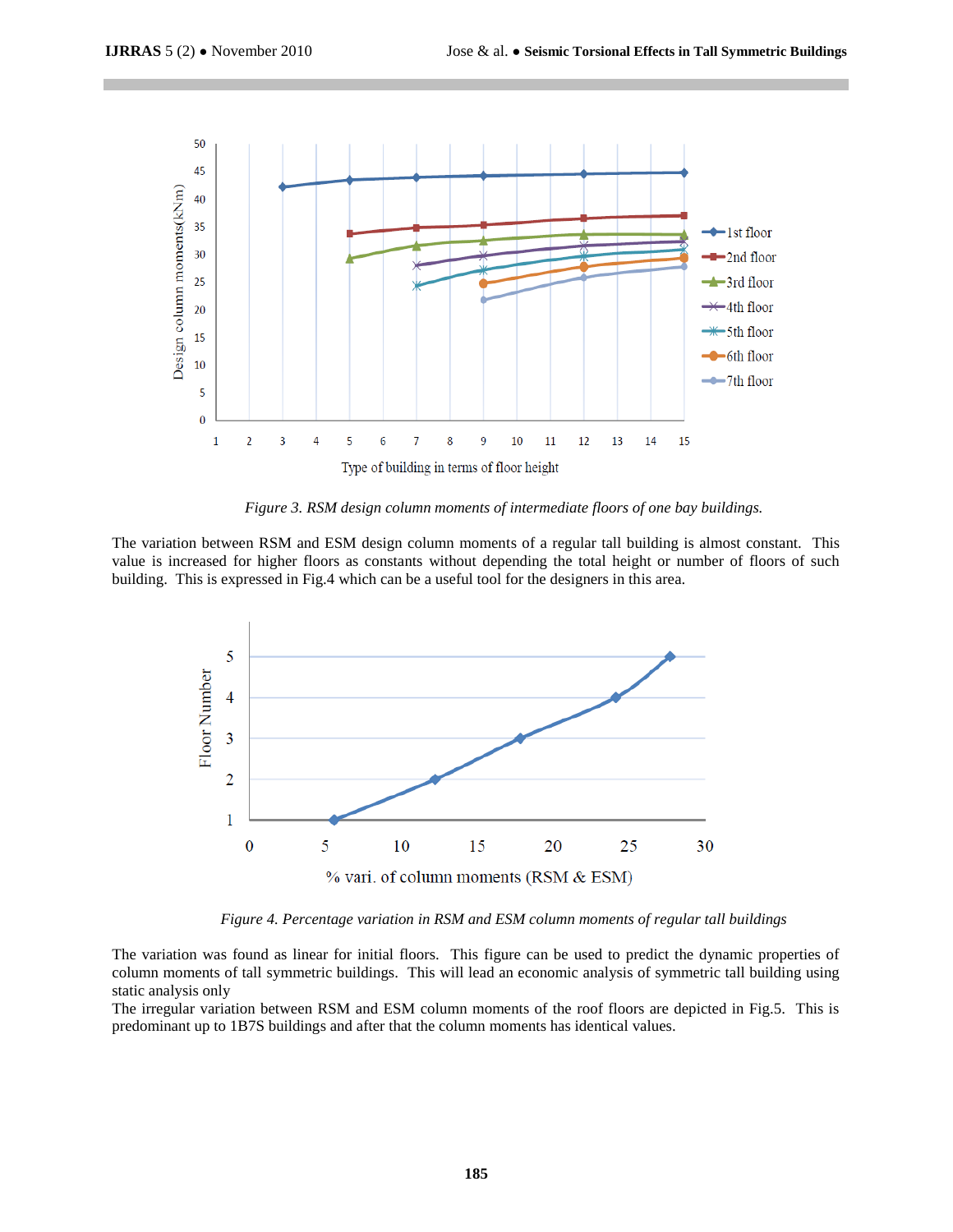

*Figure 5. Variation of roof floor RSM design column moments in tall building.* 

From the initial analysis on single bay buildings, the frames with more than 7 stories has identical behaviour to frame with 7 stories and hence detailed analysis of 2 and 3 bay structures with 9 stories are employed for further investigation. The same behaviour and trend are exhibited by 2B9S and 3B9S buildings. Table 2 & 3 are exhibited similar trends of Table 1 which represents 1B9S.

| Story<br>Level |            | Design column moments (kNm) |            | % Vari. of | % Vari. of |           |  |
|----------------|------------|-----------------------------|------------|------------|------------|-----------|--|
|                | <b>FP</b>  |                             | TP         |            | RSM & ESM  | FP & TP   |  |
|                | <b>RSM</b> | <b>ESM</b>                  | <b>RSM</b> | <b>ESM</b> | under TP   | under RSM |  |
|                | 58.84      | 57.21                       | 61.47      | 66.41      | 8.04       | 4.28      |  |
| $\mathfrak{D}$ | 59.62      | 60.96                       | 62.28      | 70.76      | 13.62      | 4.27      |  |
| 3              | 54.37      | 58.95                       | 56.8       | 68.42      | 20.46      | 4.28      |  |
| 4              | 50.03      | 57.12                       | 52.26      | 66.29      | 26.85      | 4.27      |  |
| 5              | 45.51      | 53.81                       | 47.54      | 62.46      | 31.38      | 4.27      |  |
| 6              | 40.82      | 48.6                        | 42.64      | 56.41      | 32.29      | 4.27      |  |
| 7              | 35.17      | 41.07                       | 36.74      | 47.67      | 29.75      | 4.27      |  |
| 8              | 27.67      | 30.65                       | 28.9       | 35.57      | 23.08      | 4.26      |  |
| 9              | 16.99      | 17.72                       | 17.75      | 20.56      | 15.83      | 4.28      |  |

*Table 2 Comparisons of design column moments of a two bay nine storey symmetric building*

*Table 3 Comparison of design column moments of a three bay nine storey symmetric building*

| <b>Story</b><br>Level |            |            | Design column moments (kNm) | % Vari.of  | % Vari.of<br>FP & TP |           |           |
|-----------------------|------------|------------|-----------------------------|------------|----------------------|-----------|-----------|
|                       | FP         |            |                             | TP         |                      |           | RSM & ESM |
|                       | <b>RSM</b> | <b>ESM</b> | <b>RSM</b>                  | <b>ESM</b> | under TP             | under RSM |           |
|                       | 63.01      | 61.23      | 64.18                       | 70.34      | 9.60                 | 1.82      |           |
| 2                     | 60.39      | 61.98      | 61.52                       | 71.19      | 15.72                | 1.84      |           |
| 3                     | 55.91      | 60.59      | 56.95                       | 69.59      | 22.19                | 1.83      |           |
| $\overline{4}$        | 51.78      | 59.02      | 52.75                       | 67.79      | 28.51                | 1.84      |           |
| 5                     | 47.26      | 55.84      | 48.14                       | 64.14      | 33.24                | 1.83      |           |
| 6                     | 42.39      | 50.69      | 43.18                       | 58.22      | 34.83                | 1.83      |           |
| 7                     | 36.58      | 43.15      | 37.27                       | 49.57      | 33.00                | 1.85      |           |
| 8                     | 29.11      | 32.66      | 29.66                       | 37.52      | 26.50                | 1.85      |           |
| 9                     | 18.46      | 19.78      | 18.81                       | 22.72      | 20.79                | 1.86      |           |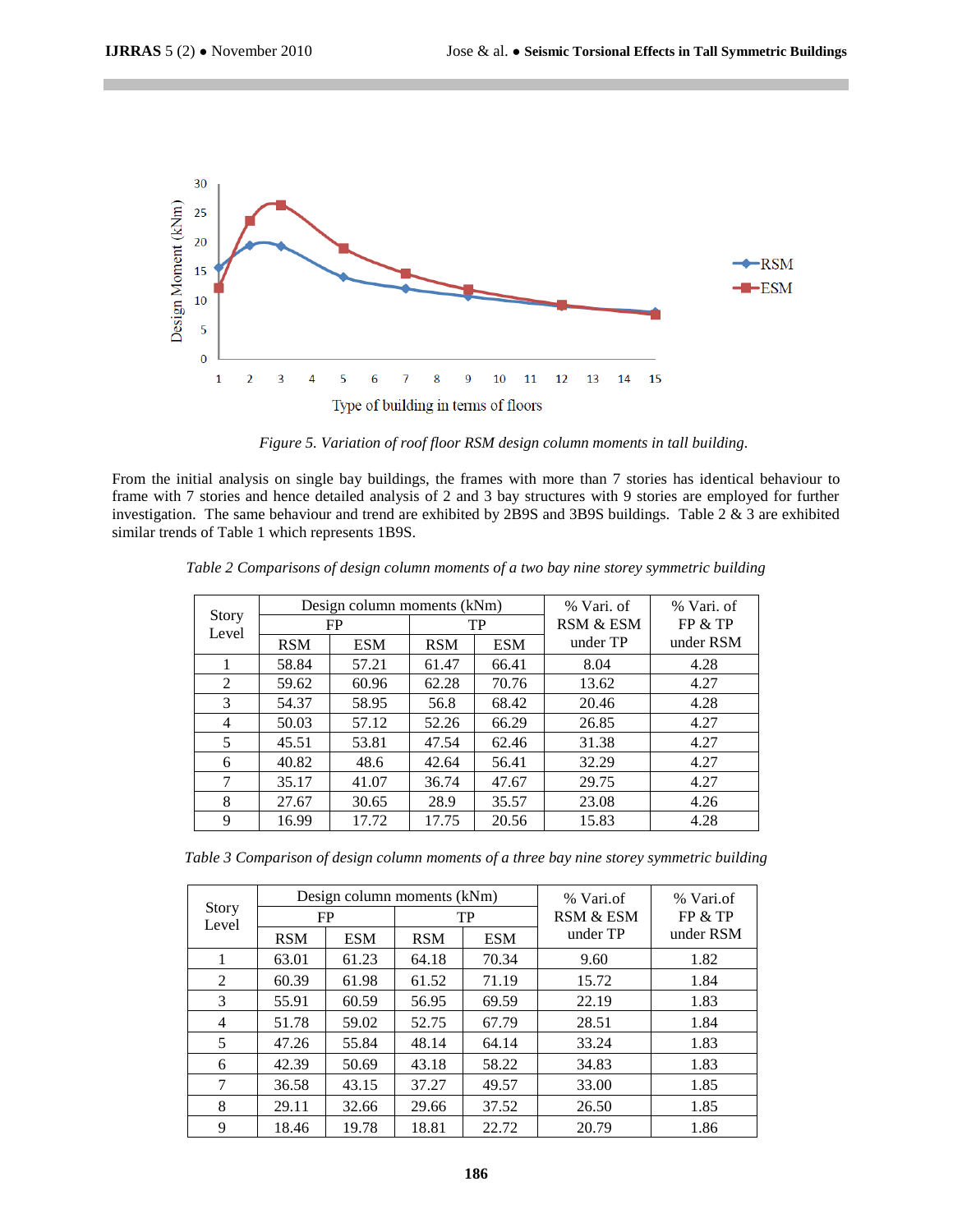The magnitudes in design column moments are different for 2B9S and 3B9S buildings. The variation between TP and FP design column moments is reduced from 4.27% to 1.84% for 2B9S to 3B9S buildings due to more stability and reduced slenderness ratio. This observation is helped to predict the behaviour of higher bay and higher storey symmetric buildings. Fig.6 gives a comparative illustration if one bay, two bay and three bay tall structures.



*Figure 6. Percentage variation in RSM and ESM column moments of 1B9S, 2B9S and 3B9S buildings.*

#### **4.2. Roof Displacements.**

Roof displacements are another important parameter to study the behaviour of tall structure under earthquake. Since the buildings considered in this study are symmetric, torsional effects are not much influenced. The roof displacements of extreme columns in ESM have some torsional effect due to the provision of accidental eccentricity in that method. The total drift of the buildings considered in this study are within the limits of the provision of IS code [6] which lead to the assumption of elastic analysis.

Roof displacements are calculated from all the simulation analysis conducted for the design column moments. It is observed that, the roof displacements are more in ESM even for symmetric structures when compared with the RSM (Table 4). The comparison of ESM and RSM roof displacements for one bay symmetric buildings are depicted in Fig.7 which has almost a linear behaviour up to 1B15S.



*Figure 7. Variation of roof displacement in different one bay building.*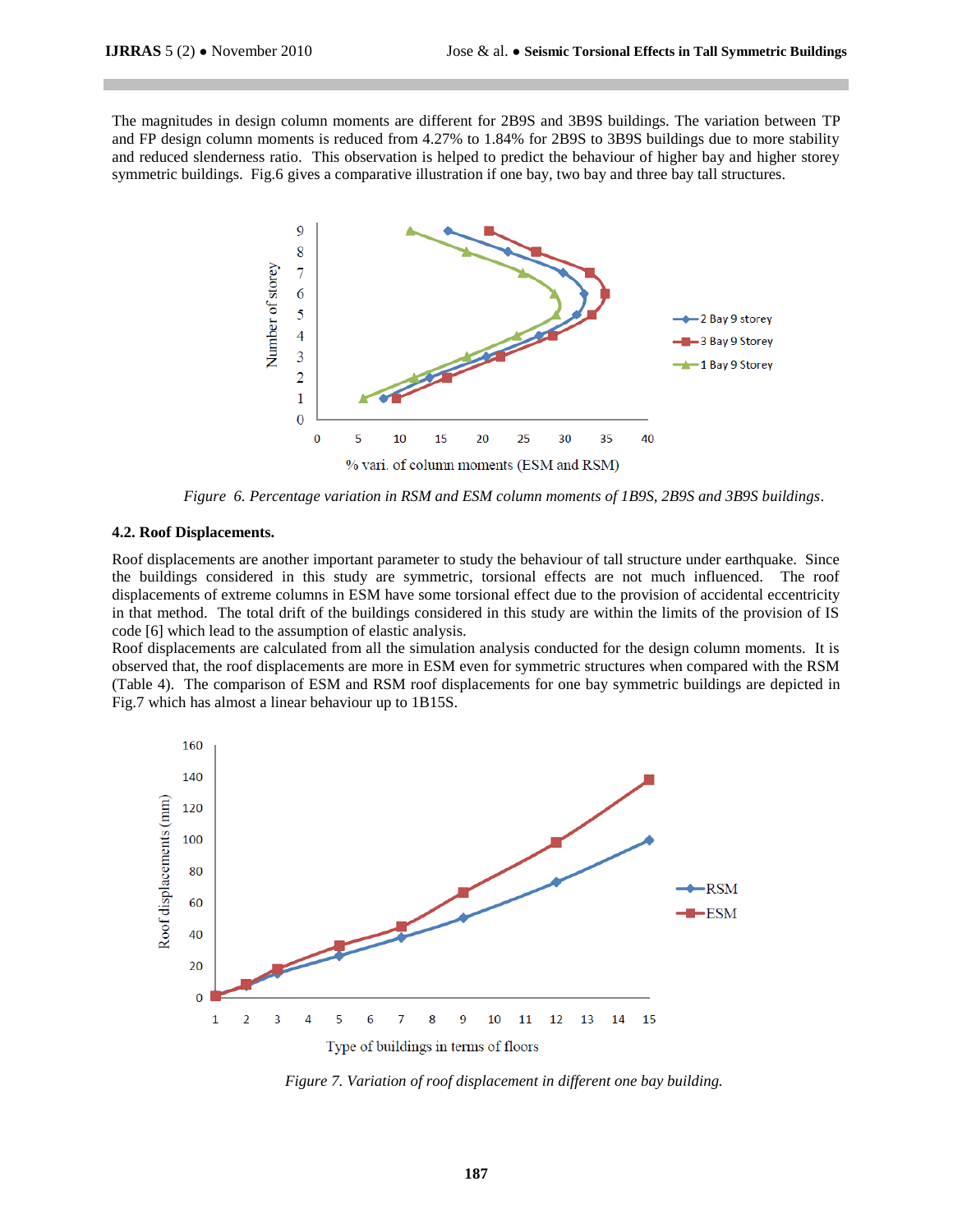The ESM and RSM roof displacements are different from 2nd floor buildings onwards and the difference increased for higher floor buildings as shown in Fig.7. Table 4 represents the ESM and RSM roof displacements of one bay one storey buildings under FP and TP.

| $\omega$<br>Type or<br>Bldg. | Roof displacement (mm) |                |            |                |            |                |            |                |  |
|------------------------------|------------------------|----------------|------------|----------------|------------|----------------|------------|----------------|--|
|                              | <b>FP</b>              |                |            |                |            | TP             |            |                |  |
|                              | <b>RSM</b>             |                | <b>ESM</b> |                | <b>RSM</b> |                | <b>ESM</b> |                |  |
|                              | U1                     | U <sub>2</sub> | U1         | U <sub>2</sub> | U1         | U <sub>2</sub> | U1         | U <sub>2</sub> |  |
|                              | 1.86                   | -              | 1.81       | 0.08           | 1.86       |                | 1.81       | 0.08           |  |
| 2                            | 7.56                   | ۰              | 8.4        | 0.36           | 7.56       |                | 8.4        | 0.36           |  |
| 3                            | 15.21                  | ۰              | 17.14      | 0.71           | 15.39      |                | 18.28      | 0.76           |  |
| 5                            | 25.06                  | -              | 30.32      | 1.21           | 26.7       |                | 32.92      | 1.32           |  |
| 7                            | 35.87                  |                | 40.84      | 1.69           | 38.18      |                | 45.13      | 1.87           |  |
| 9                            | 47.41                  |                | 59.19      | 2.14           | 50.64      |                | 66.78      | 2.42           |  |
| 12                           | 67.07                  |                | 84.25      | 2.77           | 73.36      |                | 98.61      | 3.24           |  |
| 15                           | 88.46                  |                | 113.06     | 3.33           | 99.94      |                | 138.1      | 4.06           |  |

*Table 4 roof displacements of one bay symmetric multi-storey buildings.*

In RSM, the Y directional displacement  $(U_2)$  is negligibly small for both FP and TP analysis and in ESM, there are values for U<sub>2</sub> due to the accidental eccentricity provision in the codes. The magnitude of roof displacement is always more in TP both in ESM and RSM. This again reveals the importance of torsional mode in the analysis. However, the variation is not critical in the case of symmetric buildings considered in this study.

From the initial studies it was observed that the character of "tall buildings" starts from 7 storied buildings onwards. The same behaviour is exhibited by the curve which is plotted for the variation between roof displacement under TP and FP as shown in Fig. 8.



*Figure 8. Variation of roof displacement between TP and FP of one bay building.*

# **5. CONCLUSIONS**

From the present study, it is observed that the torsional mode has significant effect from law raised buildings onwards even for symmetric structures. Provisions in IS 1893 regarding the ESM for seismic analysis of regular structures are inadequate to provide an effective and economic design for tall symmetric structures. The behaviour of the different floor area symmetric tall structures is same in both ESM and RSM. The maximum percentage variation between these two methods observed in the middle floors, in which ESM is overestimated. The symmetric buildings exhibited torsional effects only when the torsional time period T has a value between 0.55s and 4s. Empirically the height and width of tall symmetrical structures can be fixed based on this time period to eliminate the effect of torsion. Irrespective of the height of the building, column moments of a particular intermediate floor of